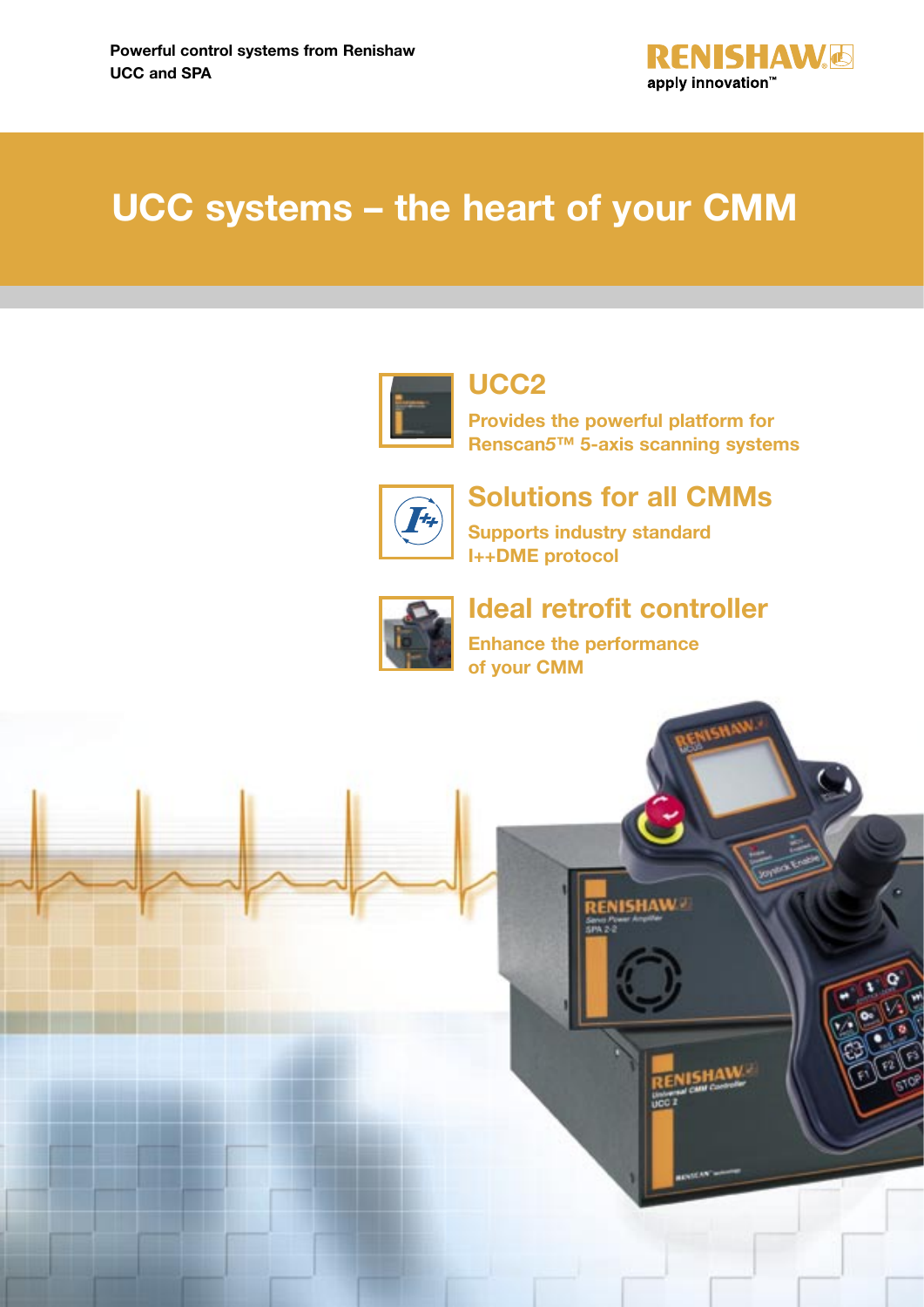## **Powerful control systems from Renishaw**

**Renishaw's range of controllers and servo power amplifiers bring unprecedented flexibility and productivity to users of co-ordinate measuring machines (CMMs).**



**Renishaw's controllers are amongst the first to support the I++DME protocol, which will allow a CMM user to use their preferred measurement software, by providing access to a wide range of metrology applications.**

## **Control solutions**

**The new family of universal CMM controllers (UCC2™ and UCC***lite***-2™), and servo power amplifiers (SPA2-2™ and SPA***lite***™) offer cost-effective solutions to every measurement requirement. They provide configurable packages that deliver unrivalled levels of probing flexibility and increased throughput, without compromising metrology excellence.**

**These products cover the full spectrum of CMM applications and requirements from basic TTP (touch-trigger probing) on manually operated machines up to fully automated multi-axis CMMs with highly advanced scanning capabilities.**

**These scanning functions are: Renscan3™ (traditional 3-axis CMM scanning) and the revolutionary new Renscan***5***™ (5-axis synchronised dynamic scanning).** 

## **System flexibility**

Combinations of the UCC/SPA product family can provide highly cost effective solutions for both new and retrofit CMM systems, precisely matching desired system functionality, and ensuring future upgrade potential (eg. from TTP to scanning).

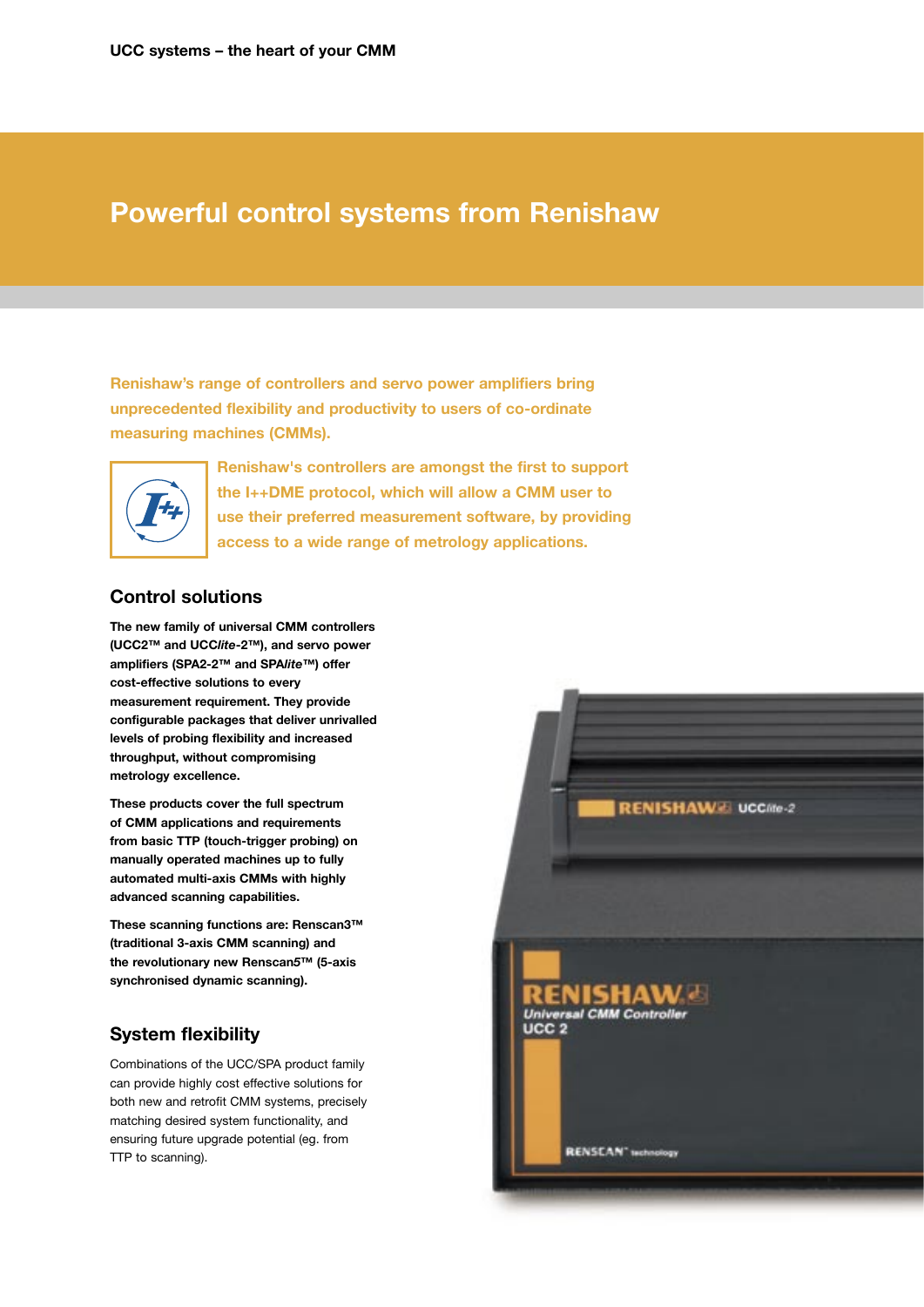## **The range of controllers**









## **UCC2™ controller**

The UCC2™ is a high power, multi-axis universal CMM controller, which offers greater measurement throughput by utilising sophisticated motion control algorithms and innovative scanning routines. UCC2™ provides the powerful platform for the revolutionary Renscan*5*™ 5-axis system.

## **UCC***lite***-2™ controller**

For applications requiring only TTP (touch-trigger probing) capability, UCC*lite*-2™ is a highly cost-effective and compact CMM axis control solution configurable which uses a simple USB connection. UCC*lite*-2™ is suitable for either manual or 3-axis DCC (Direct Computer Control) CMMs.

## **SPA2-2™ servo power amplifier**

The SPA2-2™ is a digitally controlled servo power amplifier that offers a flexible format to match system requirements and is available in configurations to accommodate between 3 and 7 axes. It also supports Renishaw's REVO™ 5-axis scanning system.

## **SPA***lite***™ servo power amplifier**

SPA*lite*™ is a lower powered digital 3-axis servo power amplifier unit suitable for smaller CMMs typically up to 1 m<sup>3</sup> volume. SPA2-2™ and SPA*lite*™ digitally controlled servo power amplifiers have the advantage of comprehensive diagnostics and tuning programs, together with the capability of remote on-line support.

## **Multifunctional hand control units**

MCU1, MCU5™ and MCU*lite*™ are designed for use with Renishaw's UCC range of controllers. The units are housed in an ergonomically styled enclosure that allows for hand-held or table mounted operation.

On the MCU1™ and MCU5™ models, a large LCD screen gives status information and allows interaction with the metrology program. The system allows navigation through operating software.

Both the MCU1™ and MCU5™ control units can be used to:

- **control the motions of the CMM axes**
- **index the motorised head**
- **operate the rotary table**
- **operate as a computer mouse.**

In addition MCU5™ has a STOP button which allows a rapid stop of the CMM without disengaging. MCU5™ is the hand control unit recommended for use with the 5-axis measurement REVO™ head.

The MCU*lite*™ is a simple, cost effective joystick with all the control switches and indicators required to control a 3-axis CMM.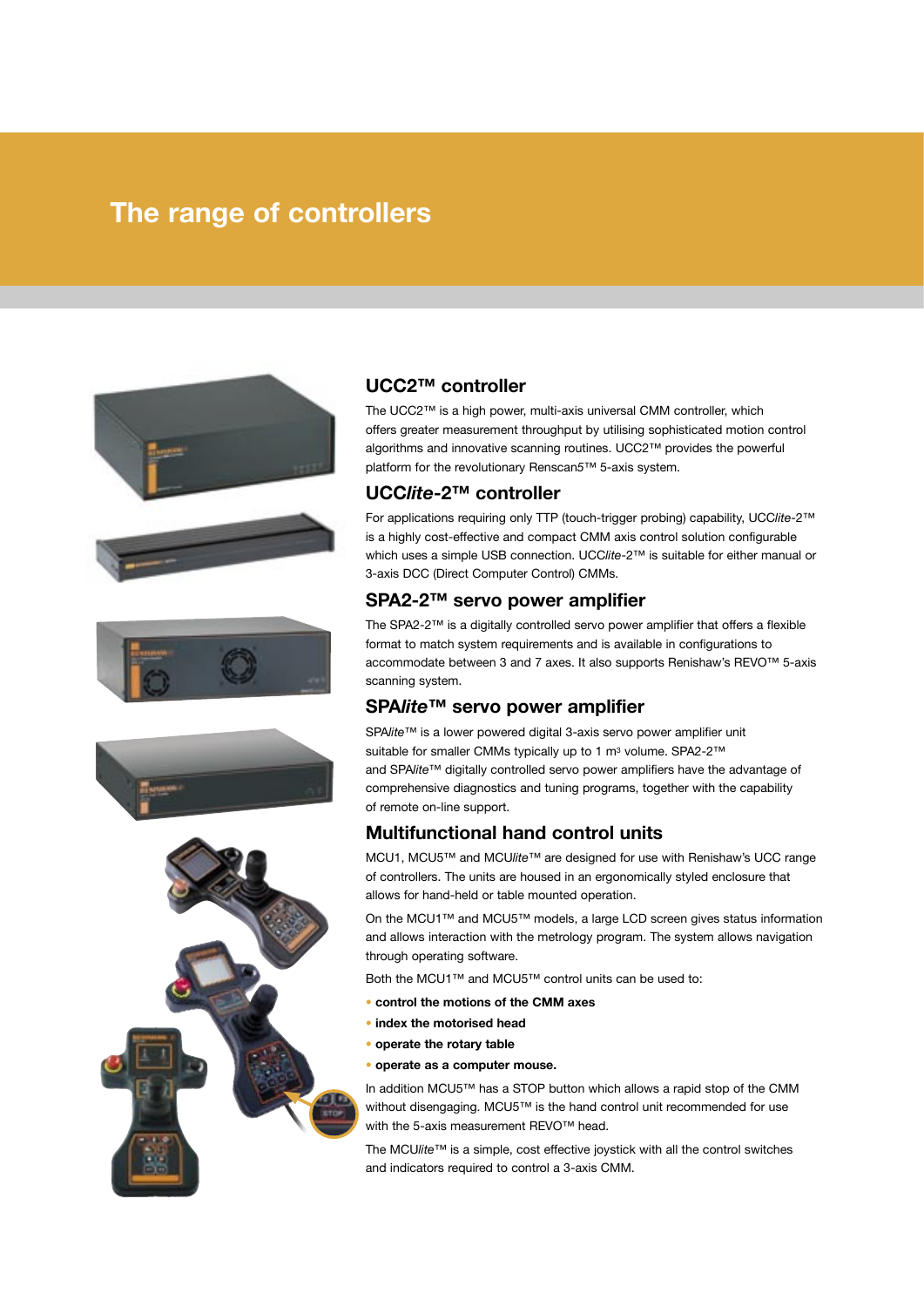

## **Worldwide support**

UCCserver.com is a dedicated website set up to support Renishaw's UCC controller range. It offers the latest controller software downloads, a comprehensive F.A.Q. (frequently asked questions) area and a post box for support files.

Renishaw's helpdesk, with a CMM knowledge database, allows us to offer proven solutions, kits and specific advise when dealing with your retrofit.

An international network of subsidiary companies and representative offices provides sales and technical support to customers around the world.

## **Ideal retrofit controller**

The flexible, modular system allows you to construct a customised solution to suit your application requirements.

The UCC controller range has been designed to seamlessly accommodate differences in voltage, polarity and configuration, offering an ideal retrofit solution.

Retrofits are carried out by a worldwide network of Renishaw trained and accredited companies.

## **Future proofed**

Choosing the UCC2™ ensures a guaranteed upgrade path to the latest Renishaw technology. Standard features of the UCC2™ include an interface for Renishaw's market leading SP25M scanning probe, 4-axis control, advanced calibration routines for Renishaw scanning probe technology, and a comprehensive error compensation system for geometric, temperature and machine dynamic errors.

New products can be added as plug-in daughter cards, and hardware and software upgrades can be carried out easily, with function enhancement available by email or telephone support.

The latest version of UCC software can be downloaded from **www.UCCserver.com**

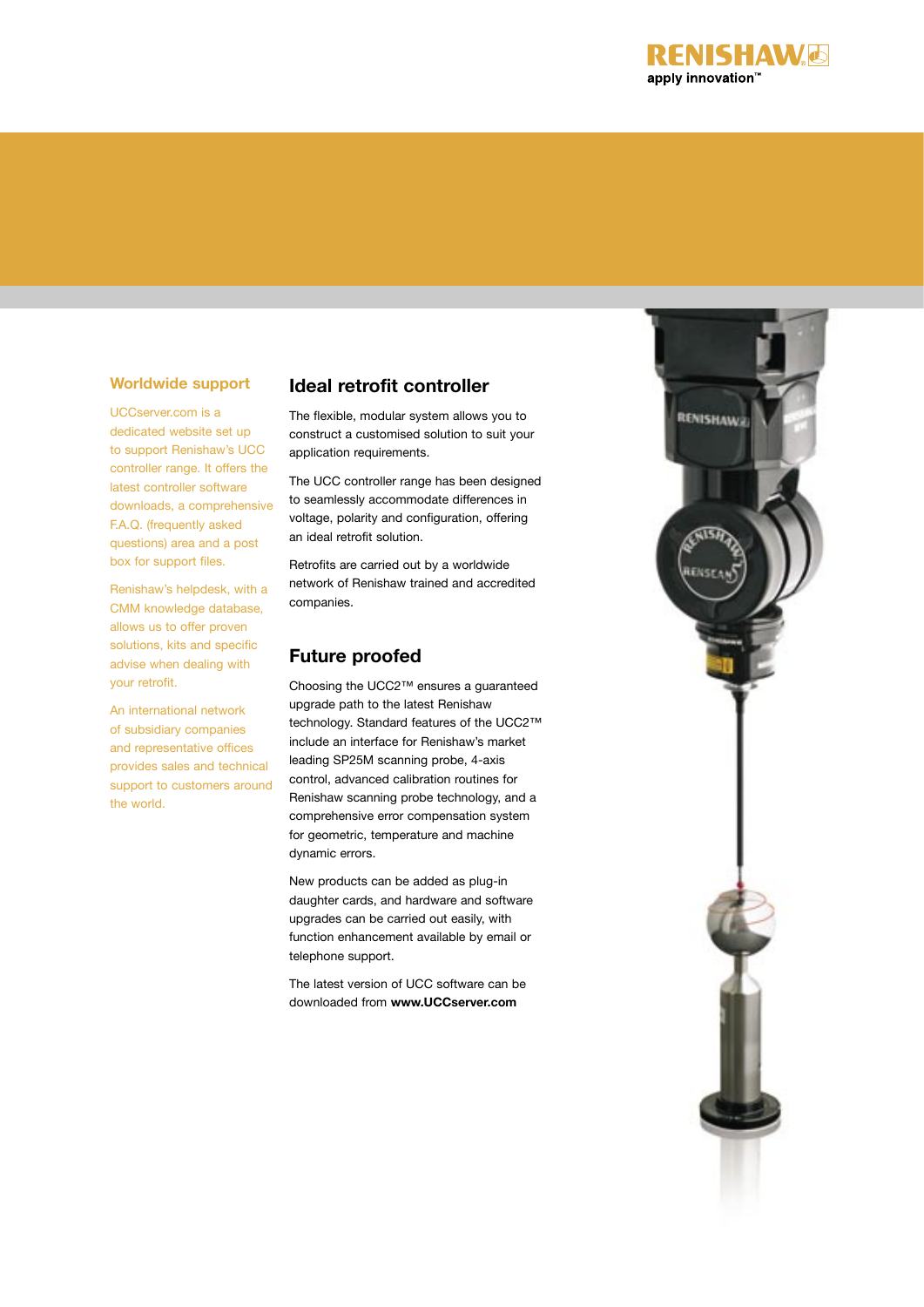

# RENSEANS

**For more than 30 years, Renishaw has delivered innovations that have been milestones in industrial metrology.** 

**Renscan***5***™ is the result of the largest research and development program that Renishaw has ever undertaken.** 

**Based upon breakthrough head, sensor and control technology, Renscan***5***™ delivers unprecedented scanning speed and measurement flexibility, boosting measurement throughput, minimising lead times, and giving manufacturers more comprehensive knowledge of their products quality.**

## **Renscan***5***™ – a measurement revolution**

In conjunction with the astonishing new REVO™ servo scanning head probing system, Renscan*5*™ makes it possible to accurately measure at speeds of up to 500 mm/second, and virtually eliminates many of the measurement errors normally associated with scanning at speed on existing 3-axis scanning systems.